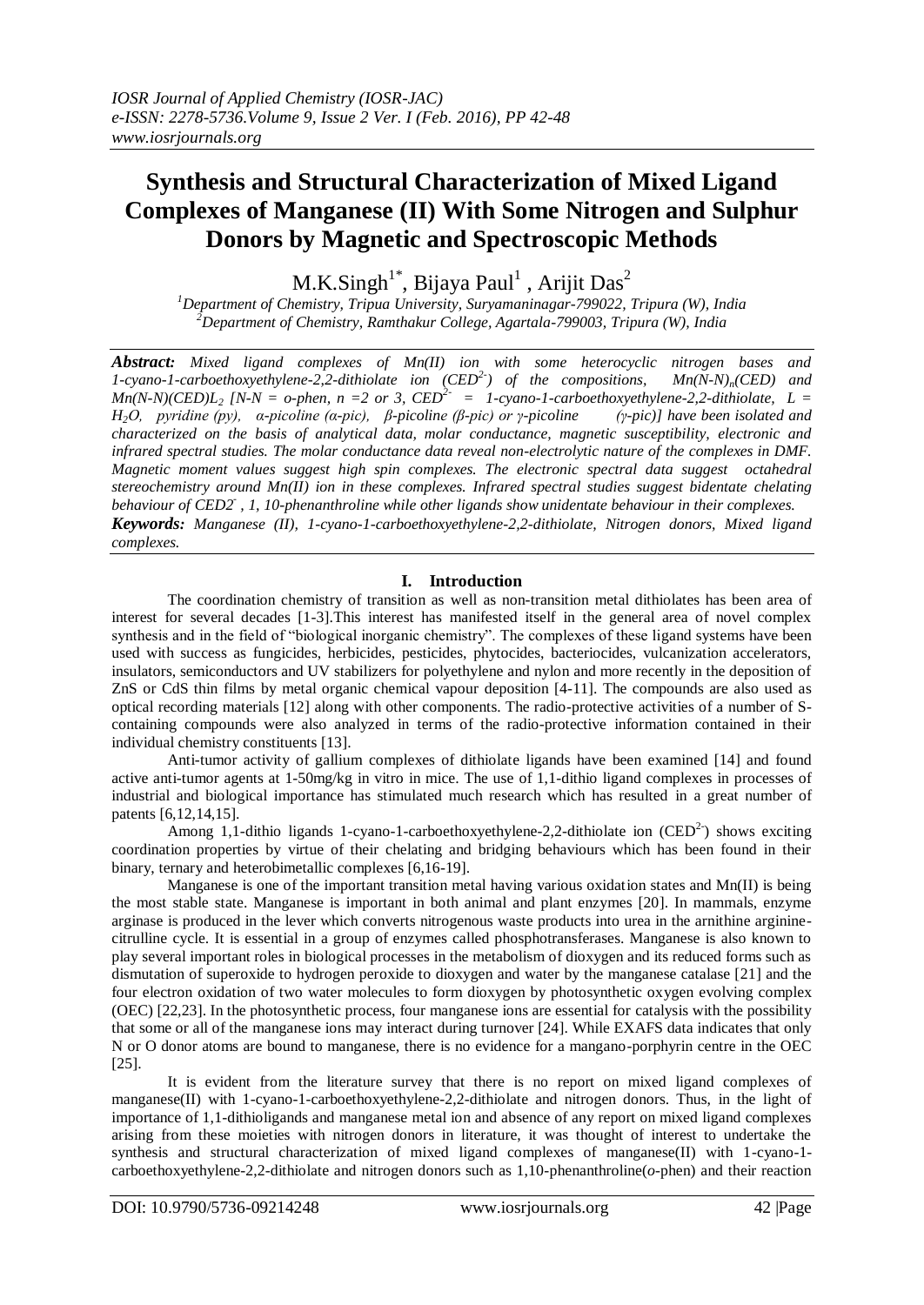products towards heterocyclic nitrogen donors [ pyridine(py), α-picoline (α-pic), β-picoline (β-pic) or γ-picoline (γ-pic)]. The results of these investigations are described in this paper.

## **II. Experimental**

## **2.1.Materials**

All the chemicals used in this study were obtained from E. Merck of GR grade or equivalent quality.  $\alpha$ -, β- and γ-picolines were obtained from Aldrich chemical company. K<sub>2</sub>CED.2H<sub>2</sub>O was prepared by a known literature procedure [26].

**Found:** C, 25.02 ; H, 3.04 ; N, 5.14 ; S, 22.12.

**Calcd. For:**  $K_2S_2C_6NO_2H_5$ . H<sub>2</sub>O: C, 25.42; H, 2.48; N, 4.94; S, 22.60.

**IR:**  $v(C \equiv N)$  2190cm<sup>-1</sup>;  $v(C = O)$  1642cm<sup>-1</sup>,  $v(C = CS_2)$  1375, 1320 cm<sup>-1</sup>,  $v(C-S)$  1032, 953 cm<sup>-1</sup>

## **2.2. Analysis of the complexes**

The complexes were analyzed for their metal contents gravimetrically following standard literature procedures [27]. Carbon, hydrogen and nitrogen were estimated microanalytically and sulphur gravimetrically as BaSO<sub>4</sub>. Weight loss experiments were carried out in hot air oven in the temperature range 100-200<sup>o</sup>C for estimation of volatile moiety associated with the complexes such as water molecules etc. The analytical data of the mixed ligand complexes are presented in Table 1.

## **2.3.Physical Measurements**

Molar conductance of the complexes at  $10^{-3}M$  dilution in DMF solutions were determined using Systronics direct reading Conductometer-304 with a dip-type cell with platinized electrodes.

 Magnetic susceptibility measurements were carried out at room temperature on Sherwood Scientific, Magnetic Susceptibility Balance (Auto) using  $Cu(CH_3COO)_2.H_2O$  as calibrant and corrected for diamagnetism by the procedures described by Figgis and Lewis [28] and Earnshaw [29].

 The electronic spectra of the complexes and ligands were recorded on Perkin-Elmer Lamda 25 UV-VIS Spectrophotometer or Shimadzu UV spectrophotometer model UV 1800. The spectra in nujol mull were recorded using the technique described by Lee *et.al .* [30].

Infrared spectra were recorded in KBr (4000 - 400 cm<sup>-1</sup>), in nujol (4000 - 200 cm<sup>-1</sup>) on Perkin Elmer spectrum 100 FT-IR spectrophotometer. The IR spectra is in the lower region  $(600-50 \text{ cm}^{-1})$  have been obtained from SAIF, I.I.T. Bombay.

The molar conductance and magnetic moments  $(\mu_{eff})$  of the complexes are included in Table 1. The position of the absorption bands in the electronic and IR spectra and assignments thereof are given in Table 2 and 3 respectively.

## **2.4.Synthesis of Complexes**

## *Mn(o-phen)(CED).2H2O (1)*

1,10-phenanthroline monohydrate (0.9912g, 5mM) was added to a 20mL aqueous solution containing  $Mn(OAc)_{2}$ .4H<sub>2</sub>O (1.2254g, 5mM) with stirring which gave light yellow coloured solution. To this solution, 20mL aqueous solution of  $K_2$ CED.H<sub>2</sub>O (1.4171g,5mM) was added with stirring yielding buff coloured precipitate which turned to brown after stirring for 15 minutes. The precipitate was suction filtered, washed with water, alcohol and ether and dried *in vacuo* over fused CaCl<sub>2</sub>. Yield: 1.647g (52.94%). *Mn(o-phen)2(CED) (2)*

1,10-phenanthroline monohydrate (1.9823g, 10mM) was added to a 20mL aqueous solution containing Mn(OAc)<sub>2</sub>.4H<sub>2</sub>O (1.2254g, 5mM) with stirring which resulted light yellow coloured solution. To this resulting solution, 20mL aqueous solution of  $K_2$ CED.H<sub>2</sub>O (1.4171g, 5mM) was added with stirring which yielded buff coloured precipitate and was further stirred for 15 minutes. The precipitate was suction filtered, washed with water, alcohol and ether and dried *in vacuo* over fused CaCl<sub>2</sub>. After drying the colour of precipitate was found light brown. Yield: 1.828g (60.29%).

## *Mn(o-phen)3(CED) (3)*

1,10-phenanthroline monohydrate (2.9734g, 15mM) was added to a 25mL aqueous solution containing Mn(OAc)<sub>2</sub>.4H<sub>2</sub>O (1.2254g, 5mM) with stirring which gave light yellow coloured solution. To this resulting solution, 25mL aqueous solution of  $K_2$ CED.H<sub>2</sub>O (1.4171g, 5mM) was added with stirring which yielded buff coloured precipitate after stirring for 15 minutes. The precipitate was suction filtered, washed with water, alcohol and ether and dried *in vacuo* over fused CaCl<sub>2</sub>. After drying the colour of product was orange. Yield: 2.523g (64.46%).

# $Mn(o\text{-}phen)(CED)(pv)$ <sup>2</sup> (4)

 $0.7g$  of Mn( $o$ -phen)(CED).2H<sub>2</sub>O was dissolved in 20mL pyridine with stirring and finally filtered through ordinary filter paper. The filtrate was left for natural evaporation which yielded black sticky mass. This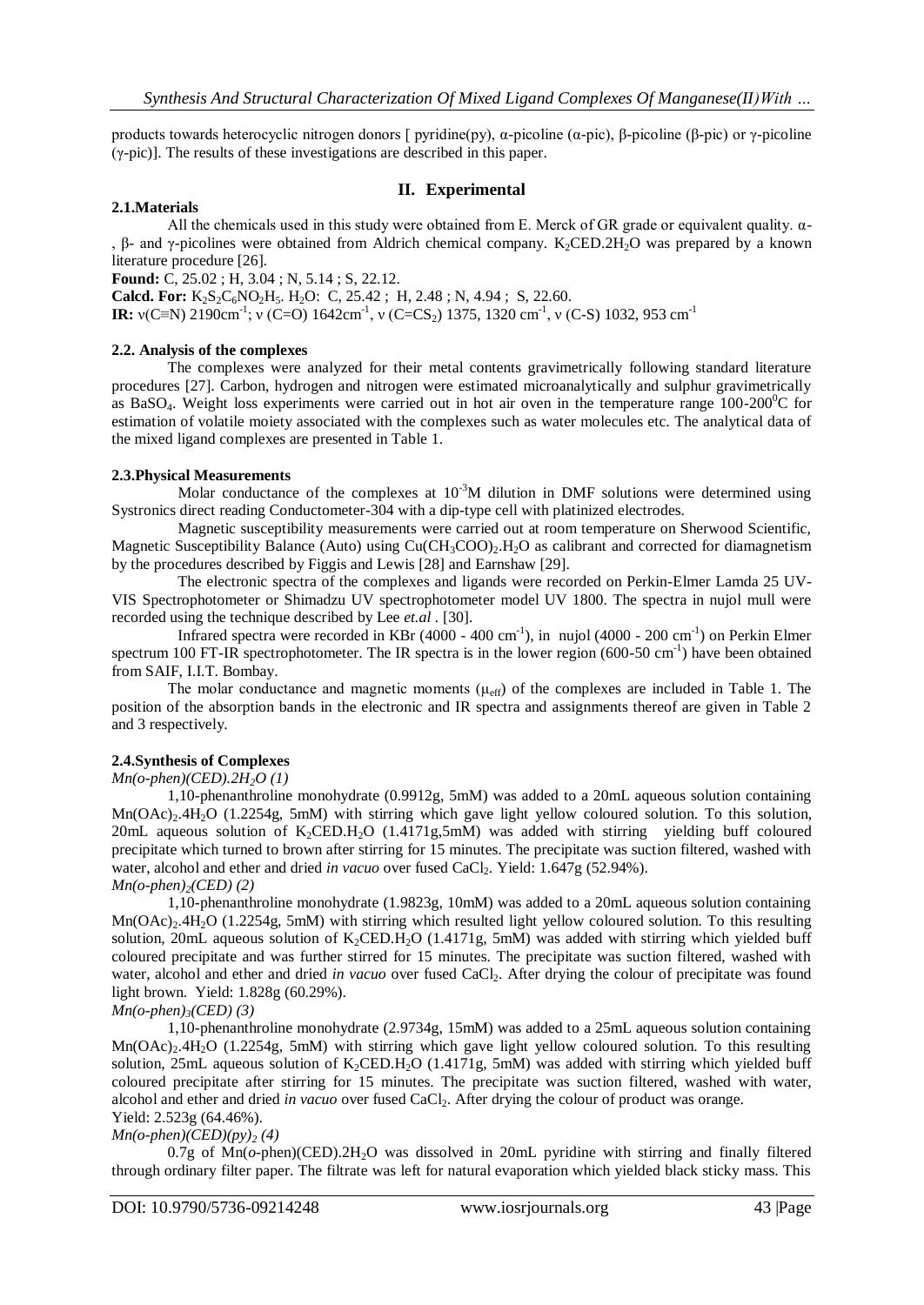was washed with ether several times until washing were colourless and dried in open air which resulted deep yellow coloured precipitate.

Yield: 0.6078g (68.56%).

 $Mn(o\text{-}phen)(CED)(\alpha\text{-}pic)$ <sub>2</sub> (5)

 0.8g of Mn(*o*-phen)(CED).2H2O was dissolved in 20mL DMSO and 20ml of α-picoline was added to it with stirring which do not give any precipitate. The dark coloured solution was left for natural evaporation which resulted dark coloured mass. It was washed with ether several times till the washing liquid became colourless and yielded deep brown precipitate. Yield: 0.5056g (47.60%).

*Mn(o-phen)(CED)(β-pic/γ-pic)<sup>2</sup> (6 / 7)*

Mn(*o*-phen)(CED)(β-pic)<sub>2</sub> and Mn(*o*-phen)(CED)(γ-pic)<sub>2</sub> were synthesized exactly in the same manner to Mn(*o*-phen)(CED)(α-pic)<sup>2</sup> in which α-picoline was replaced by β-picoline and γ-picoline respectively. The resulting complexes were of brown colour.

Yield for Mn( $o$ -phen)(CED)(β-pic)<sub>2</sub>: 0.6040g (56.86%)

Yield for Mn( $o$ -phen)(CED)(γ-pic)<sub>2</sub>: 0.6085g (57.29%).

## **III. Results And Discussion**

The analytical data indicate the formation of mixed ligand complexes of Mn(II) of the general formulae  $\text{Mn}(N-N)_{n}(CED)$  and  $\text{Mn}(N-N)(CED)L_{2}$  [N-N = *o*-phen, n = 2 or 3, CED<sup>2-</sup> = 1-cyano-1-carboethoxyethylene-2,2-dithiolate, L = H<sub>2</sub>O, pyridine (py), α-picoline (α-pic), β-picoline (β-pic) or γ-picoline (γ-pic)].

All the complexes decompose below  $250^{\circ}$ C and their decomposition temperatures are mentioned in Table 1. The complexes are insoluble in water and common organic solvents but are slightly soluble in coordinating solvents such as DMF and DMSO.

The weight loss experiments for the complexes  $Mn(N-N)(\text{CED})$ .  $2H_2O$  [N-N =  $o$ -phen] were carried out by heating a small amount of sample in a glass tube for 4hrs in an electric oven maintained at 100, 120, 150 and 180<sup>o</sup>C. The complexes show loss of weight in the temperature range 150-180<sup>o</sup>C corresponding to two water molecules suggesting that they possess two water molecules in their coordination sphere [31].

#### **3.1.Molar Conductance Study**

The molar conductance values lie in the range  $17.0 - 45.0$  ohm<sup>-1</sup>cm<sup>2</sup> mole<sup>-1</sup> for the complexes Mn(N- $N$ <sub>2</sub>(CED) and Mn(N-N)(CED) $L_2$  in DMF solution (10<sup>-3</sup>M) suggesting the non-electrolytic nature for the complexes while complexes  $Mn(o\text{-phen})_3(CED)$  shows  $\Lambda_M$  value 65.0 ohm<sup>-1</sup>cm<sup>2</sup> mole<sup>-1</sup> supporting 1:1 electrolytic nature [32].

## **3.2.Magnetic Susceptibility Study**

All the manganese complexes except (1) have  $\mu_{\text{eff}}$  values in the range 5.46-6.57 B.M. which are consistent with essentially spin only temperature independent magnetic moment of manganese(II) complexes adopting a high spin d<sup>5</sup> electronic configuration [33-35]. However, the complex (1) has  $\mu_{eff}$  values 5.36 B.M. which is lower than the  $d^5$  high-spin electronic configuration and but higher than the  $d^4$  high-spin electronic configuration suggest that the lowering of magnetic moment may be due to anti-ferromagnetism (caused by the possibility of Mn--------Mn bond or Mn-ligand exchange). This also rule out the possibility of oxidation of Mn(II) to Mn(III). Thus the  $\mu_{\text{eff}}$  values in these complexes correspond to the presence of Mn(II) in them.

## **3.3.Electronic Spectral Study**

The majority of Mn(II) complexes with  $d^5$  configurations are high spin. In octahedral fields this configuration gives spin-forbidden as well as Laporte(Parity) forbidden transitions, thus accounting for extremely pale colour of such compounds. In tetrahedral environments, the transitions are still spin-forbidden but no longer parity forbidden; these transitions are therefore ~100 times stronger and compounds have a noticeable pale yellow-green colour.

At sufficiently high values of  $\Delta_0$ , a t<sub>2g</sub><sup>5</sup> configuration gives rise to a doublet ground state; for Mn(II) the pairing energy is high and only a few of the strongest ligands sets. In the square environment generally provided by phthalocyanine, Mn(II) has a  ${}^{4}A_{1g}$  ground state [36].

The spin quartets arise from the configurations  $t_{2g}^4 e_g^1$ ,  $t_{2g}^3 e_g^2$  and  $t_{2g}^2 e_g^3$  with strong crystal field energies -10Dq, 0 and +10Dq respectively. The t<sub>2g</sub> e<sub>g</sub><sup>1</sup> and t<sub>2g</sub> e<sub>g</sub><sup>3</sup> configurations each give rise to one <sup>4</sup>T<sub>1g</sub> and one <sup>4</sup>T<sub>2g</sub> whilst the  $t_{2g}^{3}e_g^2$  configuration yields  ${}^4A_{1g}$ ,  ${}^4A_{2g}$ ,  ${}^4T_{1g}$  and two  ${}^4E_g$  levels. It follows that the  ${}^4A_{1g}$ ,  ${}^4A_{2g}$  and  ${}^4E_g$ levels have energies independent of the crystal field. In weak field limit,  ${}^4A_{1g}$  and one  ${}^4E_g$  derived from  ${}^4G$ ;  ${}^4A_{2g}$ from  ${}^{4}F$  and the remaining  ${}^{4}E_g$  from  ${}^{4}D$  are found [37].

 Out of many possible transitions in octahedral Mn(II) complexes the three lowest energy bands may be assigned to  ${}^{6}A_{1g} \rightarrow {}^{4}T_{1g}$  (v<sub>1</sub>),  ${}^{6}A_{1g} \rightarrow {}^{4}T_{2g}$  (v<sub>2</sub>),  ${}^{6}A_{1g} \rightarrow {}^{4}E_{g}$ ,  ${}^{4}A_{1g}$  (v<sub>3</sub>) with very low molar extinction coefficients. These bands fit in the Tanabe-Sugano diagram. In almost all the mixed ligand complexes of Mn(II) the lowest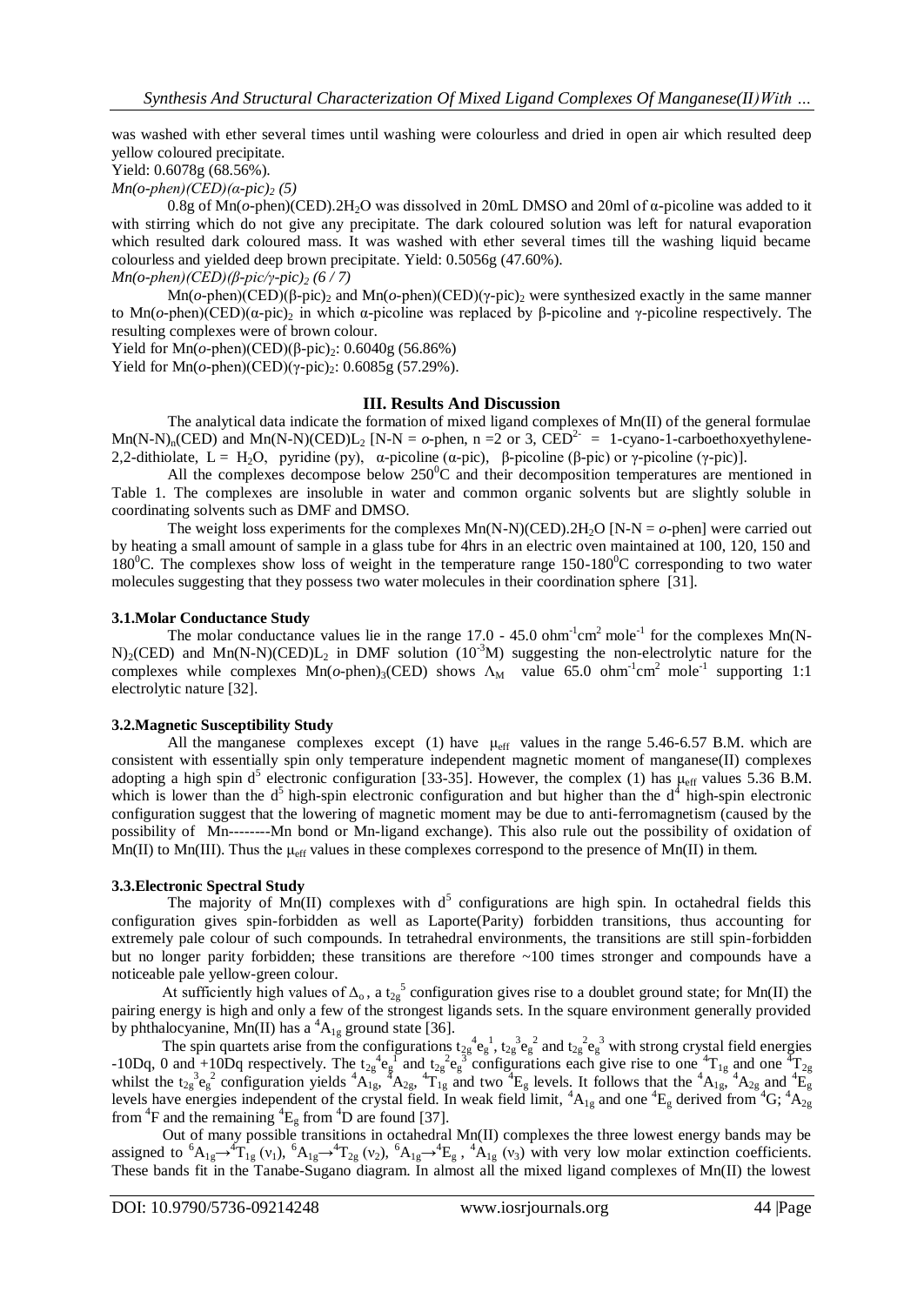energy band is observed in the range 17,452-19,646 cm<sup>-1</sup> assignable to  ${}^6A_{1g} \rightarrow {}^4T_{1g}$  (v<sub>1</sub>). In some cases it is found as a doublet humps. The  $2<sup>nd</sup>$  and  $3<sup>rd</sup>$  bands have been found in some of the mixed ligand complexes in the regions 21,276-22,075 and 24,038-24,813cm<sup>-1</sup> assignable to  ${}^{6}A_{1g} \rightarrow {}^{4}T_{2g}$  (v<sub>2</sub>) and  ${}^{6}A_{1g} \rightarrow {}^{4}E_{g}$ ,  ${}^{4}A_{1g}$  (v<sub>3</sub>) respectively. The other higher energy band  ${}^{6}A_{1g} \rightarrow {}^{4}E_{g}$  ( $v_5$ ) have been observed in some of the complexes in the range 29,239-29,325 cm<sup>-1</sup> respectively.

 Thus based on the electronic spectral data, it has been proposed that these mixed ligand complexes have octahedral geometry around Mn(II) ion.

#### **3.4.Infrared Spectral Study**

The IR spectra of Mn(II) mixed ligand complexes have been interpreted in the light of earlier investigations  $[4,5,26,38-43]$  on transition and non-transition metal 1,1-dithiolates. The CED<sup>2-</sup> ligand may be described by resonating structures in its complexes as shown in Fig.1.



Each of the moieties in the mixed ligand complexes undergoes particular vibrations and contributes certain peaks in their IR spectra. The electron delocalization in the chelated CED<sup>2-</sup> ring leads to the coupling of vibrational modes so that few bands in IR spectra represent pure vibrations. The IR spectra of the mixed ligand complexes display characteristic stretching frequencies associated with C $=N$ , C $-C$ ,  $-CS<sub>2</sub>$ , C-S and M-S from CED<sup>2-</sup>; aryl heterocyclic ring vibrations with metal heterocyclic nitrogen vibrations from *o*-phenanthroline (*o*phen), pyridine (py),  $\alpha$ -picoline ( $\alpha$ -pic),  $\beta$ -picoline ( $\beta$ -pic) and  $\gamma$ -picoline ( $\gamma$ -pic).

The  $v(C=N)$  band appearing at 2190cm<sup>-1</sup> in K<sub>2</sub>CED.H<sub>2</sub>O is observed in the range 2190-2199 cm<sup>-1</sup> 2190-2199 cm<sup>-1</sup> in its mixed ligand complexes suggesting non-involvement of nitrile group of the ligand in bonding. Compounds containing an un-conjugated and a conjugated (with acetyl or benzoyl group) ester group show  $v(C=0)$  bands in 1720-1750 and 1620-1630 cm<sup>-1</sup> regions respectively. The  $v(C=O)$  stretching band of ester group in these complexes appears as a strong band in the region 1622-1633 cm<sup>-1</sup>, which is more lowered than by usual α,βunsaturation is indicative of delocalization of  $C=O$  group with the adjacent  $C=C$  bond. The existence of  $v(C=O)$ frequency in these mixed ligand complexes in the same region as observed for  $K_2$ CED.H<sub>2</sub>O suggests that the carbonyl oxygen is not involved in bonding. The complexes exhibit three strong to very strong bands in the regions 1369-1385,1025-1030 and 920-930cm<sup>-1</sup> assignable to  $v_1[v(C=C)]$ ,  $v_4[v_{as} (=CS_2)]$  and  $v_2[v_s (=CS_2)]$ vibrations of  $>C=CS_2$  structural unit which were found in K<sub>2</sub>CED.H<sub>2</sub>O at 1320, 1020 and 930 cm<sup>-1</sup> respectively [26]. In some complexes  $v(C=C)$  appears as splitted (doublet or triplet) indicating lowering of its symmetry. The positive shifts in  $v(C=N)$  and  $v(C=C)$  bands suggest that resonance form (a) (Fig.1) is more dominant in the 1cyano-1-carboethoxyethylene-2,2-dithiolate complexes. The occurrence of a weak to strong band in the region  $842-865$  cm<sup>-1</sup> for v(C-S) in these mixed ligand complexes indicates symmetrical bonding of both the sulphur atoms of the ligand to the metal ion.

Mixed ligand complexes containing heterocyclic nitrogen donors show in-plane and out-of-plane ring deformation bands in the ranges  $620-641$  and  $420-424$  cm<sup>-1</sup> respectively indicating coordination of heterocyclic nitrogen donors through nitrogen atom as these bands have found positive shifts with respect to its corresponding bands in its free form  $[44]$ . The Mn(II) complexes also show weak to medium intensity band in the region 1070-1095cm<sup>-1</sup>. This band is assigned to ring breathing mode of heterocyclic nitrogen donors in the complexes. The presence of this band in the complexes indicates that the co-ordination of heterocyclic nitrogen donors to the metal centre [45]. The ν(C-H) (aromatic ring) arising from aromatic ligands in these complexes is observed as weak band(s) in the region 3056-3134 cm<sup>-1</sup>. The  $v(C-H)$  (aliphatic) for complexes is observed as very weak intensity bands in the region 2925-2992 cm<sup>-1</sup> suggesting presence of CED<sup>2-</sup> and / or α-pic, β-pic, γpic in the mixed ligand complexes.

The antisymmetric and symmetric stretching modes ν(O–H), of co-ordinated water present in complex (1) appears as a broad band in the region 3500-3000cm-1 while the H-O-H bending modes appear in the region 1630-1610cm<sup>-1</sup> which overlaps with  $v(C=O)$  of  $CED<sup>2</sup>$ . As the complex (1) shows weight loss corresponding to two water molecules in the temperature range  $150-180^{\circ}$ C and hence these water molecules are considered to be present in first co-ordination sphere around metal centre [31].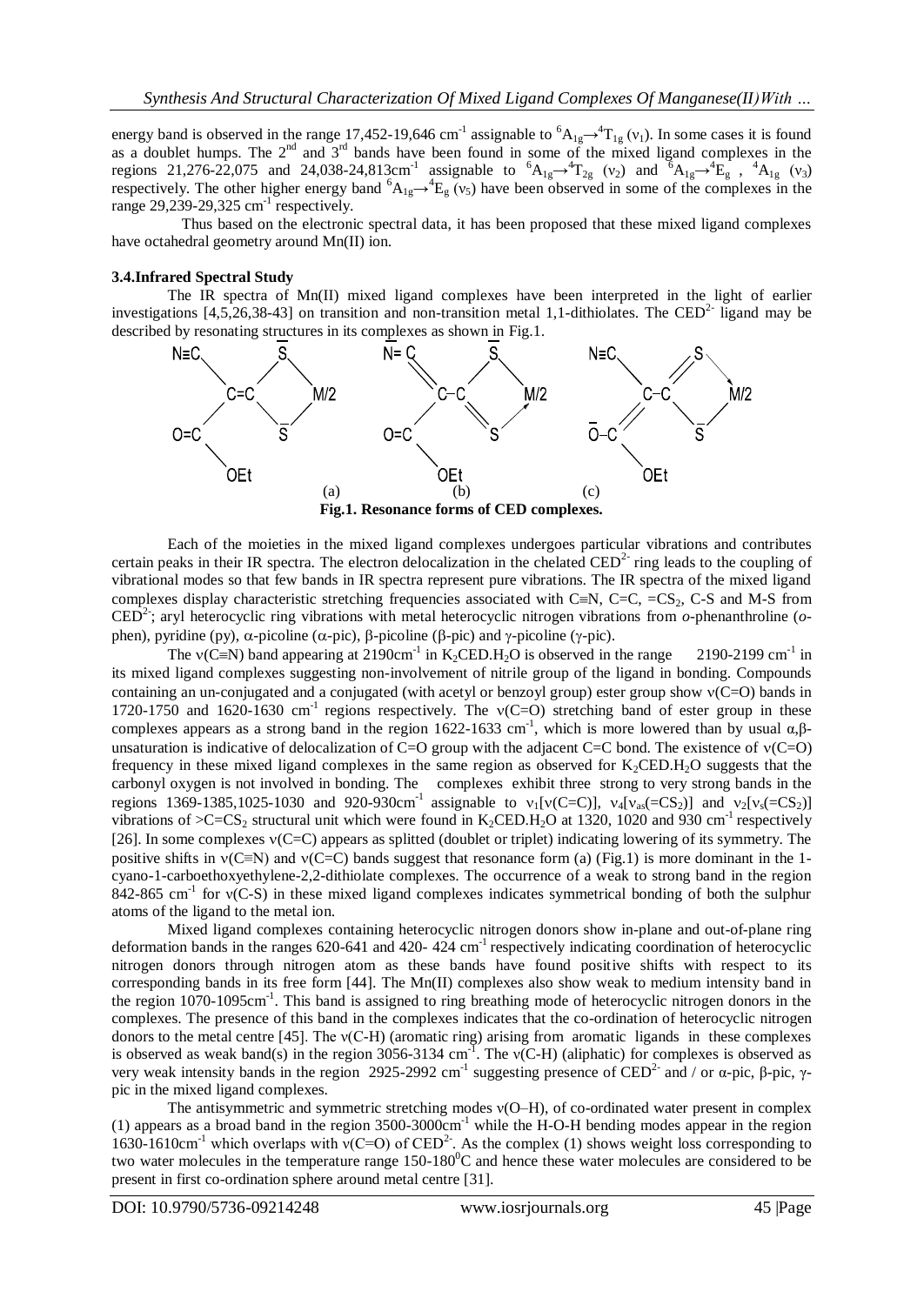The non-ligand bands observed in the region  $405-430$  and  $295-325$  cm<sup>-1</sup> in the spectra of mixed ligand complexes are tentatively assigned to  $v(M-N)$  [40] and  $v(M-S)$  [44] modes respectively.

#### **IV.Reactivity of the Complexes**

When Mn( $o$ -phen)(CED).2H<sub>2</sub>O (1) was treated with heterocyclic nitrogen donors (py, α-pic, β-pic or γ-pic) under different experimental conditions then they yielded substitution product Mn(N-N)(CED)L<sub>2</sub> [N-N  $=$  *o*-phen; L = py, α-pic, β-pic or γ-pic] suggesting ligand exchange reaction in which water molecules were replaced by strong heterocyclic nitrogen donors.

## **IV. Conclusion**

In the present study, it has been found that  $Mn(OAc)_2.4H_2O$  reacts with  $K_2CED.H_2O$  in presence of  $o$ phen in different molar ratio yielding a variety of mixed ligand complexes of Mn(II) ion. The complex Mn(*o*phen)(CED).2H2O reacts with heterocyclic nitrogen donors (py, α-pic, β-pic or γ-pic) and yields the substitution products.

Based on physico-chemical and spectroscopic studies presented above, octahedral stereochemistry around Mn(II) ion in these mixed ligand complexes have been proposed. The proposed structures of the complexes are given in Fig.2.

#### **Acknowledgements**

Authors are thankful to Head, SAIF, IIT, Bombay for recording IR spectra. One of the author, Arijit Das, Principal Investigator of the SERB, DST Project, Govt. of India, is grateful to the SERB, DST, New Delhi, Govt. of India, for their financial assistance (Sanction no – SERB/F/5537/2013-14 dated 27/11/2013 and D.O. No. SB/EMEQ-014/2013) in this regard.

#### **References**

- [1] M. Bousseau, L. Valade, J. P. Legros, P. Cassoux, M. Garbauskas and L. V. Interante J.Am. Chem. Soc., 108, 1908 (1986).
- [2] A. Kobayashi, Y. Sasaki, R. Kato and H. Kobayashi, Chem. Lett., 387(1986).
- [3] J. A. McCleverty Molecular Metals, plenum, New York, 1979.
- [4] D. Coucouvanis Progress in Inorganic Chemistry, Vol. 11, edited by S. J. Lippard, (Interscience, New York, 1970, P 233 and references therein.
- [5] D. Coucouvanis Progress in Inorganic Chemistry, Vol. 26, edited by S. J. Lippard, (Interscience, New York, 1979, P-301 and references therein.
- [6] R.P. Burns, F.P. McCullough and C.A. McAuliffe Advances in Inorganic chemistry and Radiochemistry Vol.23, edited by H. J. Emeleus and A. G. Sharpe, ( AcademicPress, New York ), 1980, P. 211
- [7] P.J. Nieuwenhuizen, A.W. Ehlers, J.G. Hassnoot, S.R. Janse, J. Reedijk and E.J. Baerends, J. Am. Chem. Soc., 121, 163(1999)
- [8] P.J. Nieuwenhuizen, S. Timal, J.G. Hassnoot, A.L. Spek and J. Reedijk, Chem.- Eur.J.,3, 1846(1997).
- [9] P. O'Brien, J.R. Walsh, I.M. Watson, M. Motevalli and L. Henriksen, J. Chem. Soc., Dalton Trans., 2491(1996)<br>[10] L. Hart, P. O'Brien, S.R.P. Silva, J. R. Walsh and M.I. Watson, J. Cryst. Growth, 167, 133 (1996).
- L. Hart, P. O'Brien, S.R.P. Silva, J. R. Walsh and M.I. Watson, J. Cryst. Growth, 167, 133 (1996).
- [11] R.D. Pike, H. Cui, R. Kershaw, K. Dwight, A. Wold, T.N. Blanton, A.A. Wernberg and H.J. Gysling,Thin solid films, 224, 221(1993).
- [12] Chem. Abstr., 102, P 195283Z (1985).
- [13] V.K. Mukhomorov, Radiobiologya, 26(4), 560 (1986).
- Chem. Abstr., 106, P 67474 h(1987).
- [15] Chem. Abstr. 100, p115000 a (1984); 102, p31934m (1985);104, p192920 k, p88608 d (1986).
- [16] N.K. Singh, P.P. Aggarwal and N. Singh, Trans. Met. Chem.,15(4),325(1990 ).
- 
- [17] R.C. Aggarwal and R. Mitra , Indian. J. Chem.,33A,55(1994). N.K. Singh, P.P. Agarwal and N. Singh Synth. React. Inorg. Met.-Org. Chem., 21(4), 541(1991).
- [19] U. Abram, W. Dietzsch and R. Kirmse Z. Chem., 22(8), 305 (1982).
- 
- [20] J. Barber and B. Anderson Nature, 370,31 (1994);<br>[21] J.E. Penner-Holm In Manganese Redox Enzymes, J.E. Penner-Holm In Manganese Redox Enzymes, V.L.Pecoraro, ed.,Verlog Chemie,
- Newyork, (Chapter 2) 1991.<br>[22] P.J. Riggs, R.Mei, C.F. Yoo [22] P.J. Riggs, R.Mei, C.F. Yocum and J.E. Penner-Holm, J. Am. Chem. Soc., 114, 10650(1992).
- [23] R. Mansfield and J. Berber, FEBS Lett.,140,165 (1982).
- [24] M.W. Lynch, D.N. Hendrickson, B.J.Fotzgerald and C.G.Pierport, J. Am. Chem. Soc., 106, 20416(1984).<br>[25] V.V. Kilmor, S.I. Allokhverdies, V.A. Shuvalov and A.A. Krasnovshy, FEBS Lett., 140, 307(1982)
- [25] V.V.Kilmor, S.I. Allokhverdies, V.A. Shuvalov and A.A.Krasnovshy , FEBS Lett., 140, 307(1982)
- [26] K. A. Jensen and L. Henriksen, Acta Chem. Scand., 22, 1107(1968)<br>[27] A. I. Vogel, A Text Book of Quantitative Inorganic Analysis (Longn
- A. I. Vogel, A Text Book of Quantitative Inorganic Analysis (Longman, London), 3<sup>rd</sup> Edn.,1961.
- [28] B. N. Figgis and J. Lewis, Modern Coordination Chemistry, edited by J. Lewis and
- R. G. Wilkins (Interscience, New York),1960, p. 403.
- [29] A. Earnshaw, Introduction to Magnetochemistry, (Academic press, London), 1968.<br>[30] R.H. Lee, G. Grishwold and J. Kleinberg, Inorg. Chem., 3, 1278(1964).
- [30] R.H. Lee, G. Grishwold and J. Kleinberg, Inorg. Chem., 3, 1278(1964).<br>[31] A.V. Nikolov, V.A.Logvineenko and L.T.Myachina, Thermal Analysis
- [31] A.V. Nikolov, V.A.Logvineenko and L.T.Myachina, Thermal Analysis, Vol.2, Academic Press,New York, 1969.
- W. J. Geary Coord. Chem. Rev., 7, 81 (1971).
- [33] B.N. Figgis Introduction to ligand Fields, Wiley Eastern Limited, Chapter-10 (1976).
- [34] N.K.Singh and S.B.Singh, Synth. React. Inorg. Met.-Org. Chem., 32(1), 25(2002).
- [35] S.M.Godfrey, C.A. McAuliffe, Chem.Soc., Dalton Trans., 2229 (1993).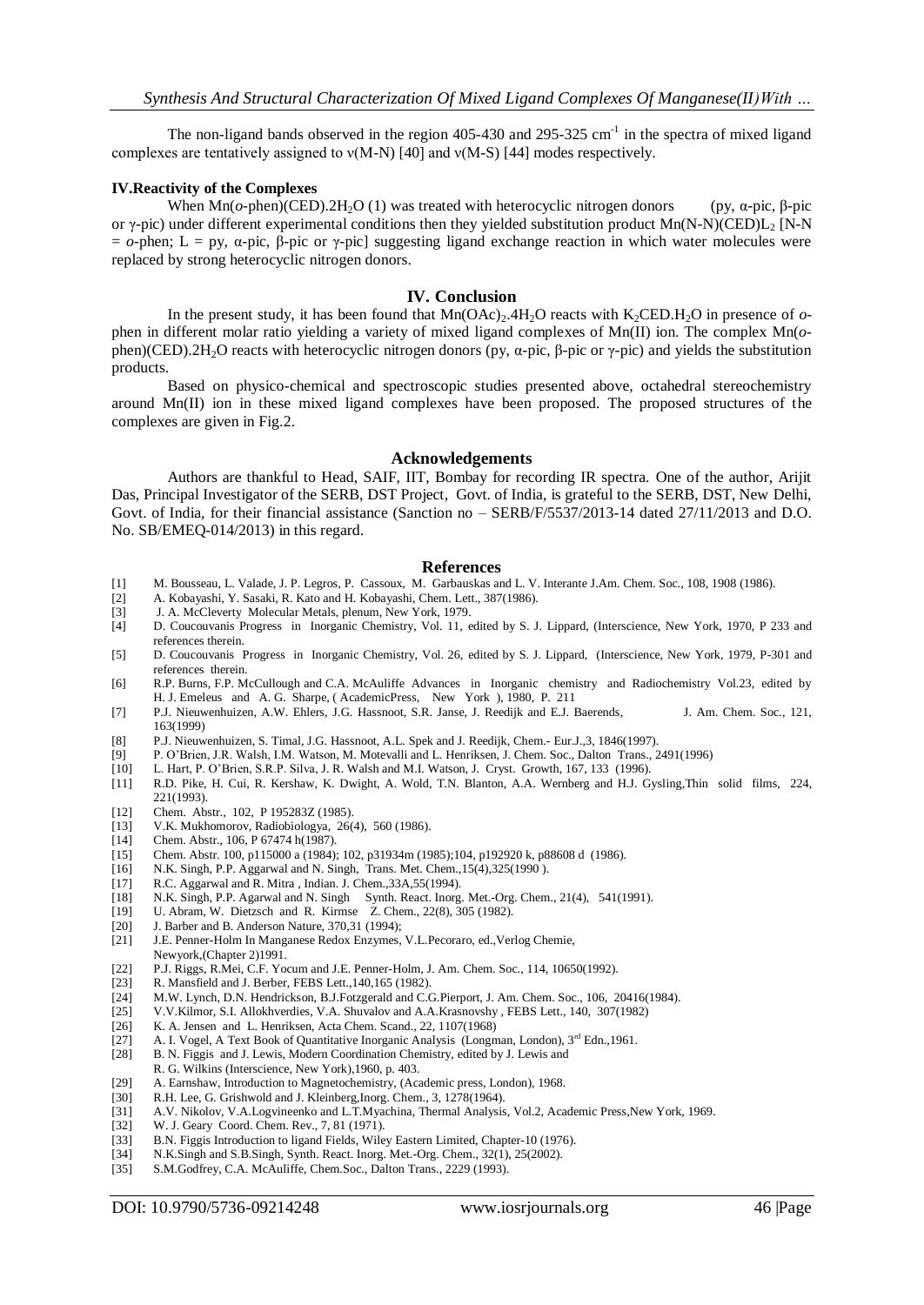- [36] F.A. Cotton, G.Wilkinson, C.A. Murillo and M.Bochmann Advanced Inorganic Chemistry, 5<sup>th</sup> edn., John Wiley & Sons, New York, 1988, 702-750.
- [37] A.B.P. Lever Inorganic Electronic Spectroscopy, Elsevier, Publishing company, New York, 1968, 318. [38] J.P. Fackler, Jr. and D. Coucouvanis, J. Am. Chem. Soc., 88, 3913(1966).
- J.P. Fackler, Jr. and D. Coucouvanis, J. Am. Chem. Soc., 88, 3913(1966).
- [39] A. Davison, N. Edelstein, R. H. Holm , J. Am. Chem. Soc., 86, 2799(1964). And A. H. Maki [40] G. N. Schrauzer and V. P. Meyweg , J. Am. Chem. Soc., 87, 3585(1965).
- [40] G. N. Schrauzer and V. P. Meyweg , J. Am. Chem. Soc., 87, 3585(1965).<br>[41] D. M. Adams and J. B. Cornell, J.Chem. Soc. (A), 884(1967).
- [41] D. M. Adams and J. B. Cornell, J. Chem. Soc. (A), 884(1967).<br>[42] D. G. Turk and M. K. Yang, J. Chem. Soc. (A), 214(1971).
- D. G. Turk and M. K. Yang, J. Chem. Soc. (A), 214(1971).
- [43] M.L.Caffery and D.Coucouvanis, J. Inorg. Nucl. Chem., 37, 2081 (1975).<br>[44] K. Nakamoto, Infrared and Raman Spectra of Inorganic and Coordinatio
- K. Nakamoto, Infrared and Raman Spectra of Inorganic and Coordination Compounds, 3rd Edn., Wiley Interscience, New York, 1978.
- [45] R.A. Lal, M.L. Pal and S. Adhikari, Synth. React. Inorg. Met.-Org. Chem., 26, 997 (1996).



**Fig.2(a):**  $Mn(N-N)$ <sup>3</sup>(CED) [ N-N =  $o$ -phen]



**Fig.2(b):** Mn(N-N)<sub>2</sub>(S-S) [ N-N =  $o$ -phen; S-S = CED<sup>2</sup>



**Fig.2(c):** Mn(N-N)(S-S) $L_2$  [ N-N =  $o$ -phen; S-S = CED<sup>2</sup>; **[L = py, α-pic, β-pic or γ-pic ]**